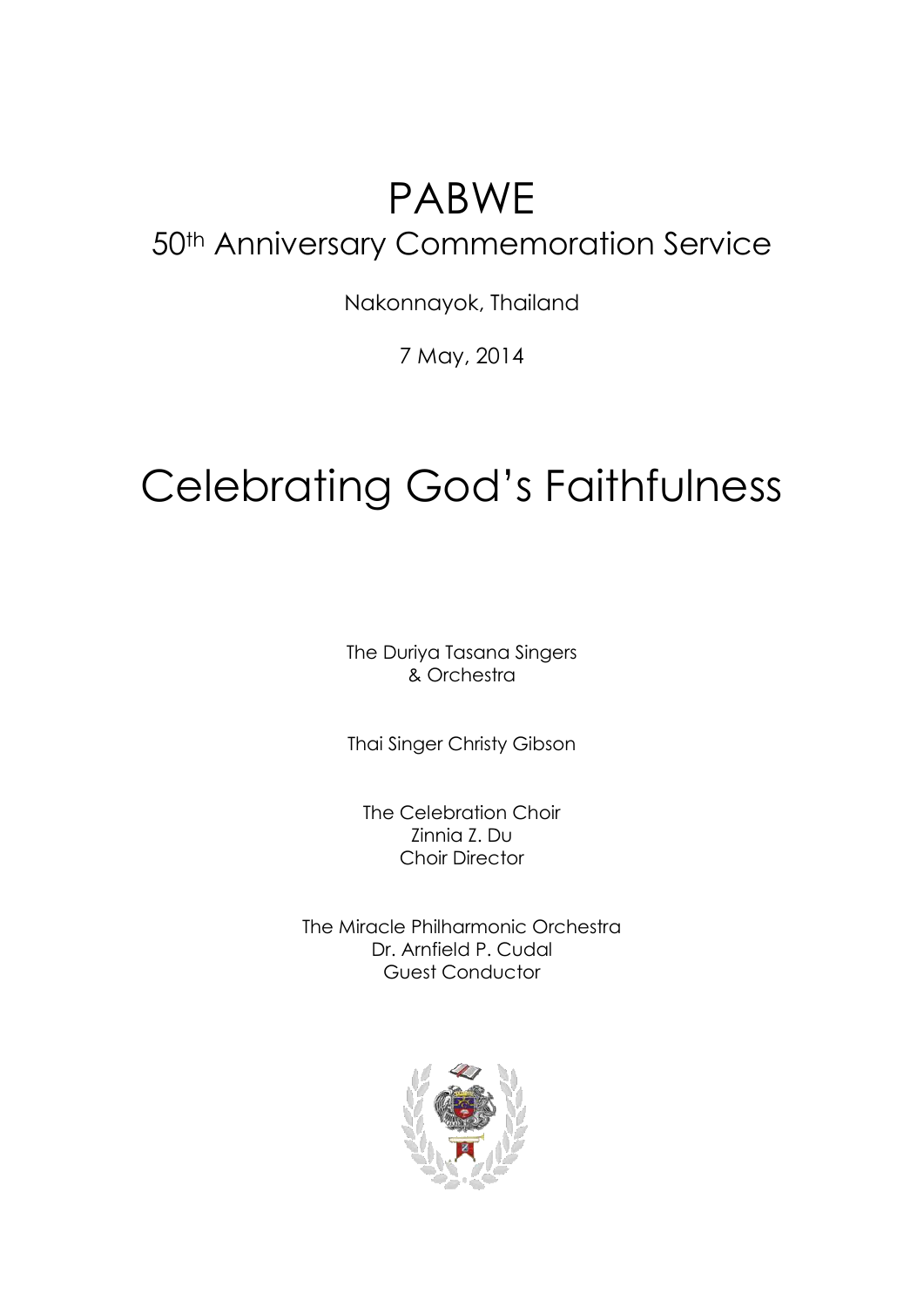## Acknowledgments

Sound System Khun Yai & Co.

Back Track Mixing & Formatting For Duriya Tasana Singers Arren N. Cudal

> Printing & Publications Khun Pok R. Vairoj Thammada Press Bangkok

Special Thanks To Pastor Reuel Lumilang and all who have assisted with stage setup, recording, lighting, risers, podiums, stands, refreshments and hospitality, your work and service is invaluable to the success of this conference.

To Zinnia Z. Du, Bertram Ecate, Pornparn Nitiwattana, Withee Chewathanyatarn, and Angela McNally. We are eternally grateful for your humble service.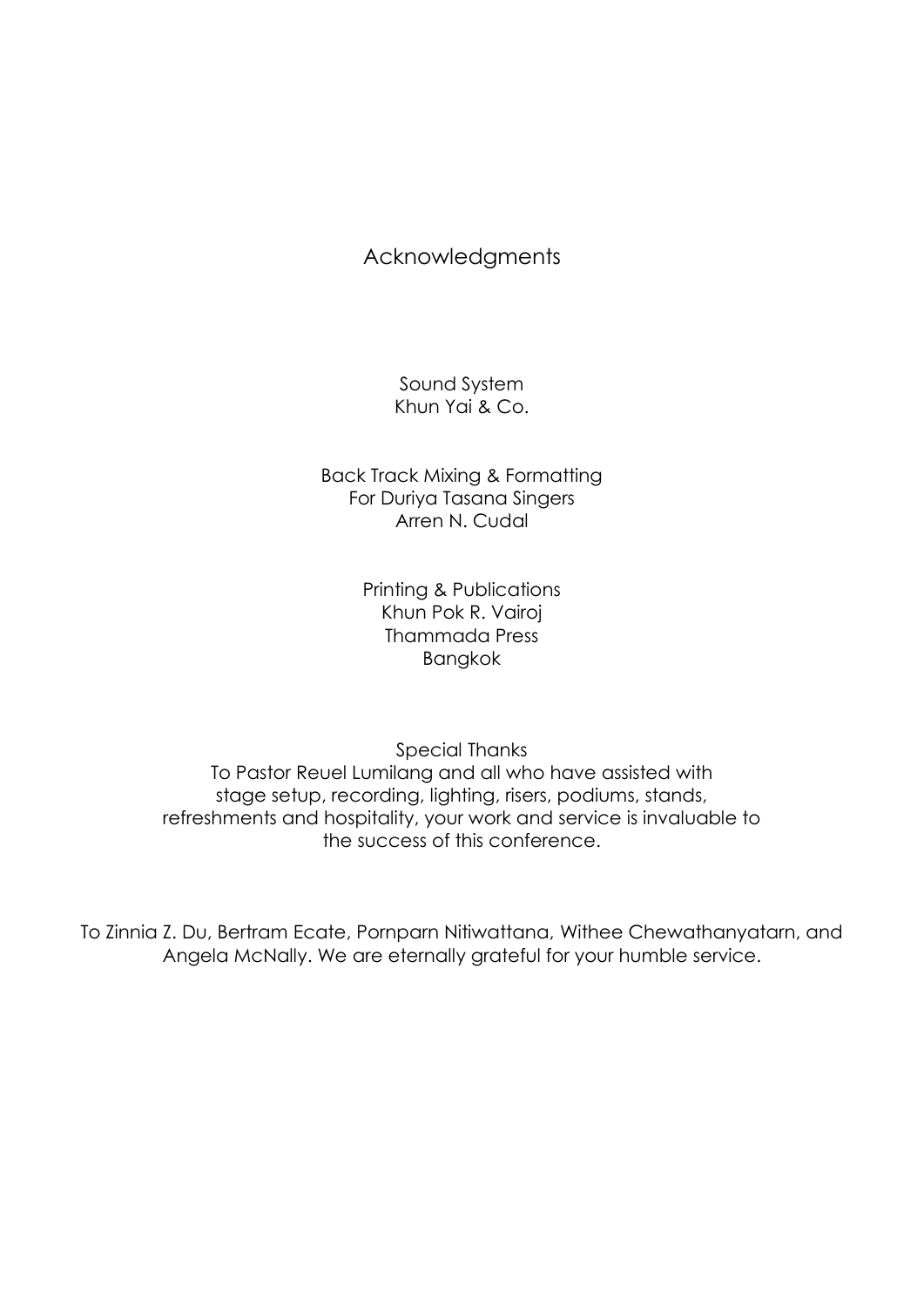#### 6:00 PM

To His Majesty King Bhumibol Adulyadej for his magnanimous hospitality and safekeeping in this glorious Kingdom of Thailand We present this our oblation The King's Anthem

(Congregation please stand)

## Songs from the Thai Hymns Album ชีวิตใหม่ใต้ร่มพระคุณ The Duriya Tasana Singers

Psalm 122 Wanpen Jittrongวันเพ็ญ จิตตรง

Philippians 2:5-11 Patcharee Yeesong พัชรียี่สอง  $\,$  Damongsak Monprasit  $\,$  ดำรงศักดิ์ มนต์ประสิทธิ์

> Titus 3:4-7 Supaporn Lasa-ad สุภำภรณ์ลำสอำด

Luke 1:46-55 Phamonrat Phosat ภมรรัตน์โพธสิ์ตัย์ Damongsak Monprasit ดำรงศักดิ์ มนต์ประสิทธิ์

> John 3:16-17 Supaporn Lasa-ad สุภำภรณ์ลำสอำด

> John 1:1-5 9-14 Phamonrat Phosat ภมรรัตน์โพธสิ์ตัย์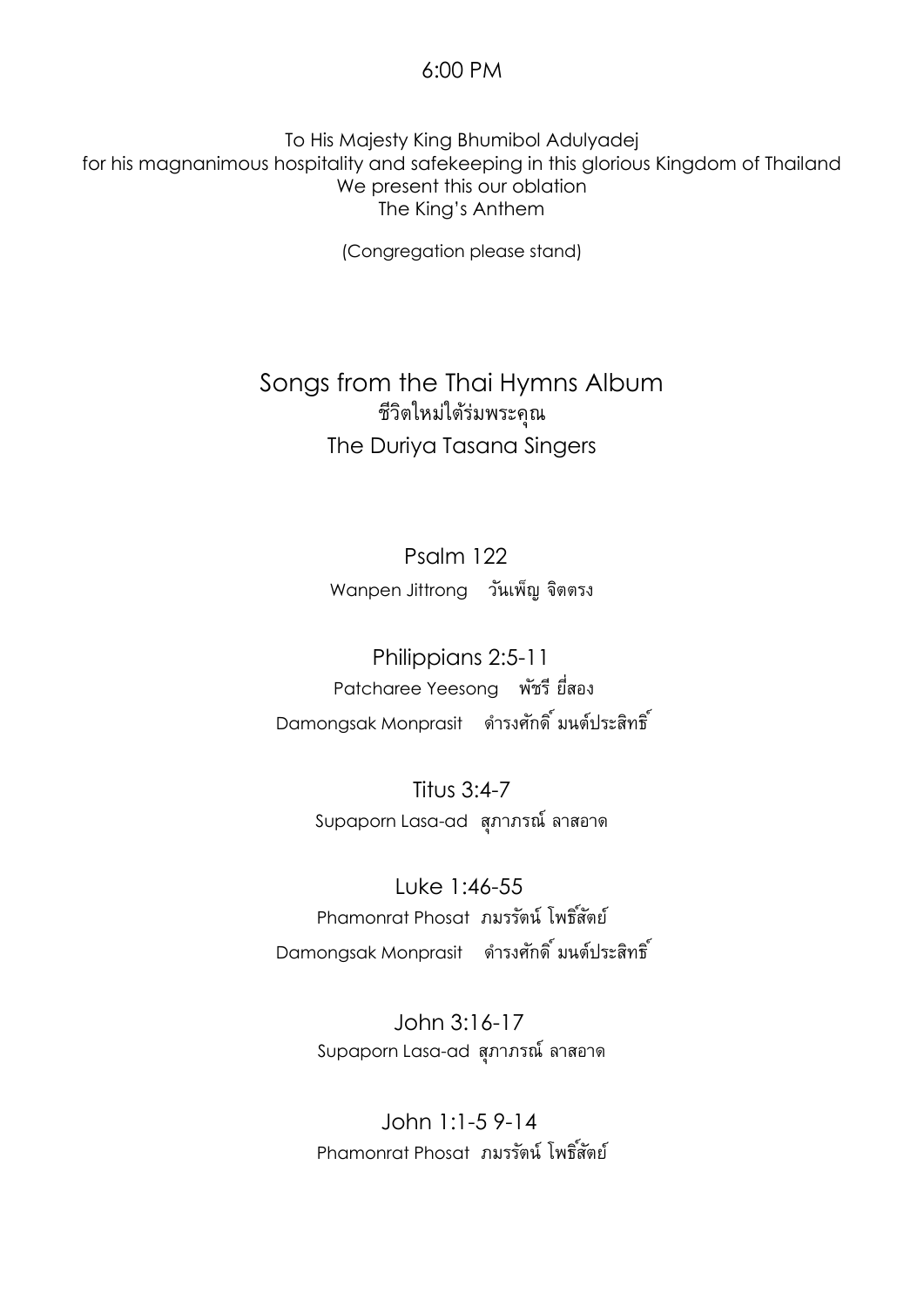## 6:30 PM The Service of Song

#### Introductory Remarks Dr. Arnfield P. Cudal

#### Opening Prayer Mr. Jeph Acosta

#### The Song of Jeremiah in Lamentations 3:19 – 26 Read by Mr. Jeph Acosta

Remember my affliction and my misery, the wormwood and the gall. My soul still remembers and sinks within me. This I recall to my mind, therefore I have hope. It is of the LORD'S mercies that we are not consumed, because his compassions fail not. They are new every morning: great is thy faithfulness. The LORD is my portion, says my soul, therefore I hope in him. The LORD is good to them that wait for him, to the soul that seeks him. It is good that a man should hope and wait quietly for the salvation of the LORD.

> Canticle of Faithfulness Arr. Dan Bird Choir, Orchestra, and Congregation (Congregation please stand and sing when directed the hymn "Great Is Thy Faithfulness")

To God be the Glory Arr. Camp Kirkland Choir, Orchestra, and Congregation (Congregation remains standing and sings)

#### The Hymn of Ephesians 1:3-14 Read by Rev. Rector Cadayday President, Doane Baptist Seminary (Congregation is seated)

Blessed be the God and Father of our Lord Jesus Christ, who has blessed us with all spiritual blessings in heavenly places in Christ: Just as he chose us in him before the foundation of the world, that we should be holy and without blame before him, in love having predestined us to adoption as sons by Jesus Christ to himself, according to the good pleasure of his will, to the praise of the glory of his grace, by which he made us accepted in the beloved. In him we have redemption through his blood, the forgiveness of sins, according to the riches of his grace; which he made to abound in us in all wisdom and prudence; having made known unto us the mystery of his will, according to his good pleasure which he purposed in himself:That in the dispensation of the fullness of times he might gather together in one all things in Christ, both which are in heaven, and which are on earth - in him: In him also we have obtained an inheritance, being predestined according to the purpose of him who works all things according to the counsel of his own will: That we, who first trusted in Christ should be to the praise of his glory.In him you also trusted, after you heard the word of truth, the gospel of your salvation: in whom also, having believed, you were sealed with the Holy Spirit of promise, who is the guarantee of our inheritance until the redemption of the purchased possession, to the praise of His glory.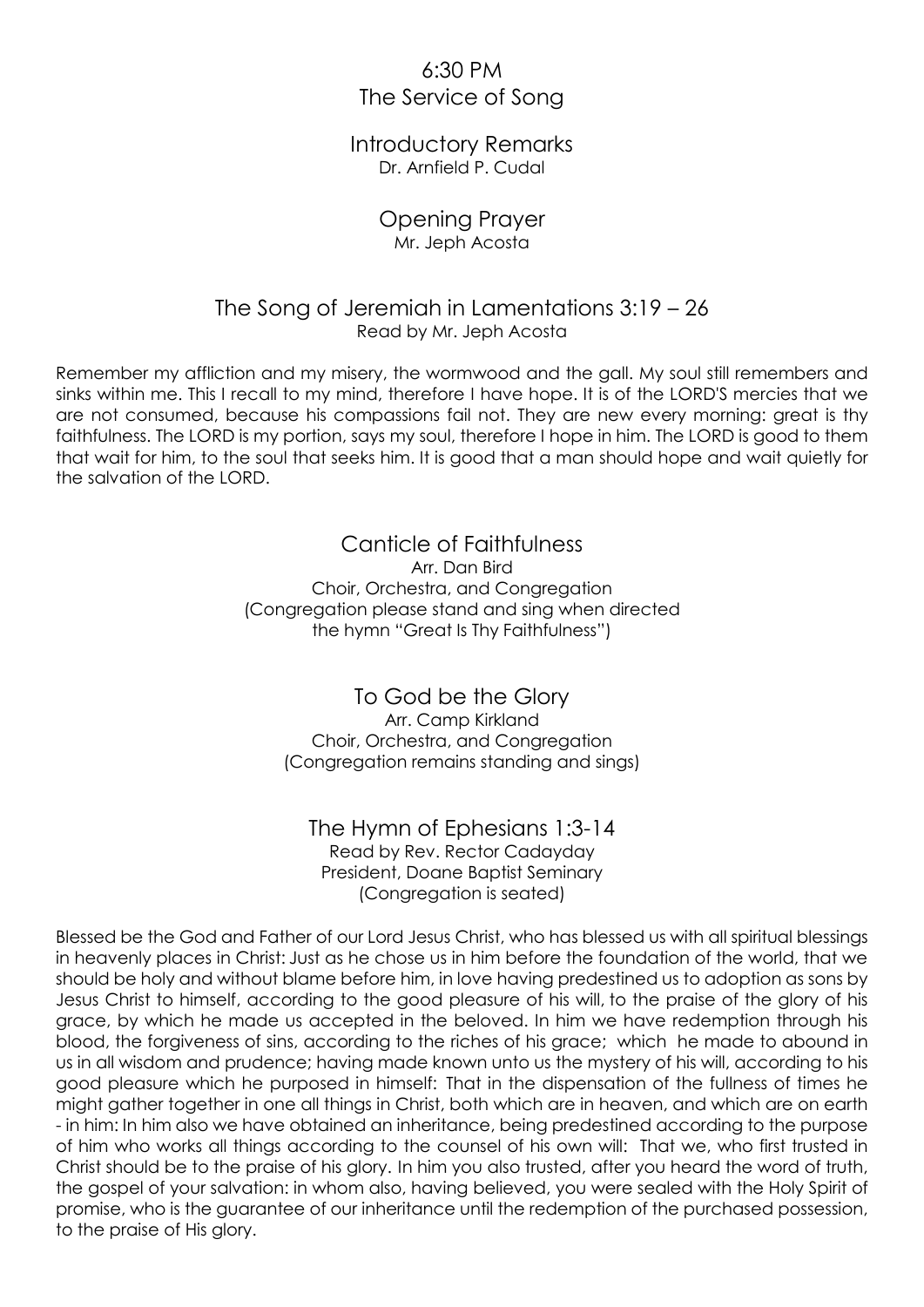Praise to the Lord the Almighty Arr. Robert A. Hobby Choir, Orchestra, and Congregation (Congregation please stand and sing)

Offertory Prayer Dr. Richfield A. Cudal President, HARK Theological Seminary

**Offertory** How Great Thou Art Arr. David Clydesdale Choir and Orchestra Soloist: Christy Gibson (Congregation please be seated)

## Songs of Encouragement and Honor to Missionaries Christy Gibson

## ขอให้ลูก A Prayer of Trust in God Music by Rose Sirintip

#### อย่ำยอมแพ้

Don't Give Up Music by National Artist Cholatee Tahntohng

#### แผ่นดินของเรำ

This Land of Ours Music by His Majesty the King of Thailand, Bhumibol Adulyadej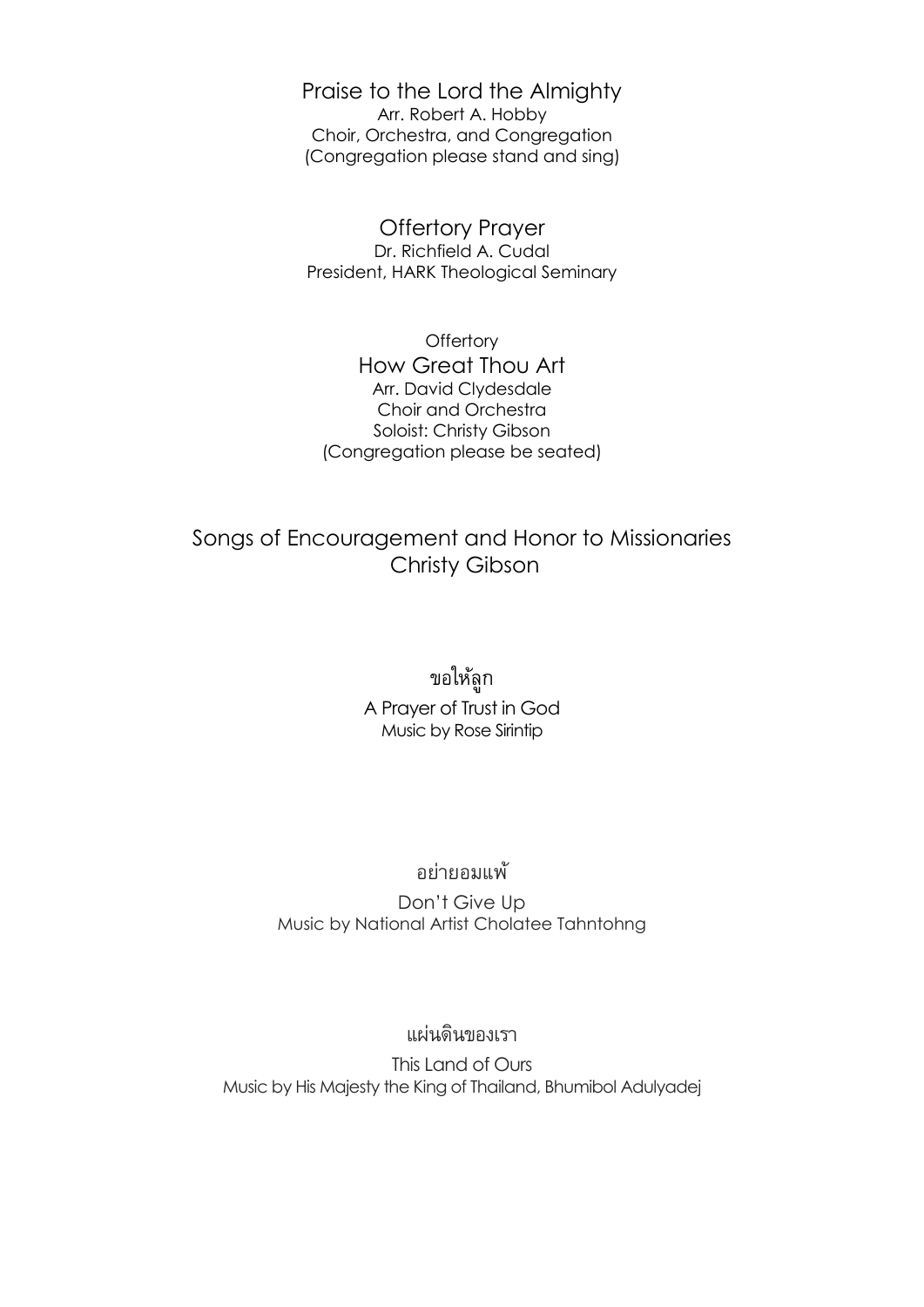#### The Prayer Music by David Foster Words by Hannah Cudal based on Isaiah 9, Psalm 18, 31, John 3 Thai Translation by Chutima Sukajintanakarn

Oh Lord be Thou our guide, O Wisdom from on high. Oh grant us to behold, Thy countenance of grace. Let this be our prayer, when we lose our way, lead us to Thy peace, guide us by Thy grace, in Thy everlasting arms. We pray Thy way be known, abroad in all the world, the splendor of Thy name, the power of Thy Word. Let this by our prayer, closer to Thee grow, let Thy word appear, show Thy glory here, to Thy children all delight. Thou our Rock, our Fortress and Deliverer, Almighty Father Thou art with us. Thou Prince of Peace, O Thee my Great Redeemer, Friend of a sinner, lover of my soul. Who sent His only begotten Son of God, whose trust in Him, did God's great love outpour. Let this be our prayer, let this be our prayer, lead us by Thy way, guide us by Thy grace, oh my refuge and my strength. Lead us to Thy peace, guide us by Thy grace, Jesus Christ, my love my all.

> Sermon The Challenge for the Future Speaker: Rev. Eddie Rayos President, PABWE

#### Softly & Tenderly Music & Words by Will L. Thompson Choir, Orchestra, and Congregation

Prayer for Blessings Dr. Antolin B. Zamar Former President, PABWE

"Hallelujah Chorus" from *The Messiah* Music and Words by George F. Handel based on Revelation 19:6, 16, 11:5, 17:14, Orchestration by Alfonso Gutierrez

Postlude

The Duriya Tasana Orchestra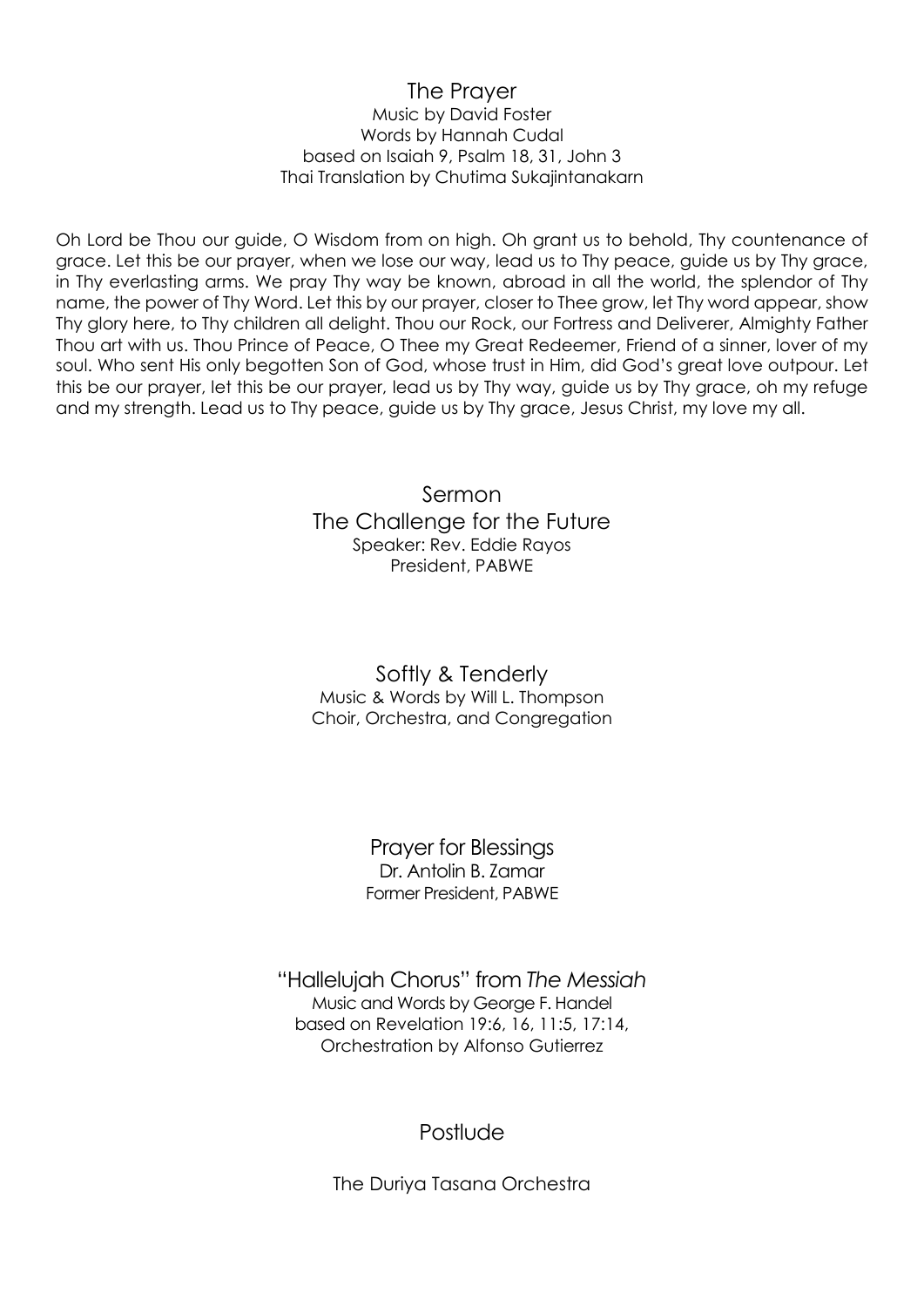The Bible is full of exhortation when it comes to singing the Psalms, Hymns, and Spiritual Songs of the Bible. Passages in Colossians 3:16 and Ephesians 5:19 give reason as to why: "Let the Word(s) of Christ dwell in you richly in all wisdom…in psalms, hymns, and spiritual songs." Hymns and spiritual songs are placed together on equal standing with the 150 psalms of the *Tehillim*, the poetry books of the Old Testament, and are considered part of Scripture.

Colossians 1:15-20, 1 Timothy 3:16, I Corinthians 8:6, including those in the pre-service portion of the program are hymns that ascribe praise, describe attributes, and proclaim truths about God. Spiritual songs, such as the song of Mary in Luke 1:46-55, are lyrical songs which we know are "Godbreathed," by their inclusion in the Scriptures. The psalms, hymns, and spiritual songs of the Bible provide the perfect words for personal and corporate praise.

## The Duriya Tasana Orchestra ศิลปินดุริยะทัศนา

| อาจารย์ไพรัตน์จรรย์นาฏย์ | Pairat Junyanart, Master | บรรเลงระนาดเอก   |
|--------------------------|--------------------------|------------------|
| นายวรวรรณวรฉัตร          | Worawan Worachat         | บรรเลงระนาดทัม   |
| นายอัครพลพจนารถ          | Akkarapol Pojjanard      | บรรเลงขล่ย       |
| นายจตพรดำนิล             | Jatuporn Damnil          | บรรเลงกลองแขก    |
| นายภาคภมิพนเสาวภาคย์     | Phakphum Phanasaowaphak  | บรรเลงกลองแขก    |
| นางสาววันเพ็ญจิตตรง      | Wanpen Jittrong          | บรรเลงฉิ่ง       |
| นางสาวพัทธิ์ธิดาลัดดากลม | Pattida Laddaglom        | บรรเลงกรับ       |
| นางสาวอัจฉราภรณ์ ภาสดา   | Ajcharaporn Pasada       | บรรเลงฆ้องวงใหญ่ |
|                          |                          | และขิม           |

The Duriya Tasana musicians, or "Curators of the Arts," are comprised mainly of music teachers and professors from the Bunditpatanasilpa Fine Arts Department, School of Music, Dance, and Fine Arts, Bangkok. Formed in 2012, The Duriya Tasana musicians were assembled expressly under the commission of the Thai-Psalms Project, an endeavor dedicated to creating Thai traditional and classical music settings for the Psalms of the Bible. In Thailand, the psalms, or "phleng sadudi" are typically known to be songs used especially for praise of the King, and thus have become a most fitting setting for the Psalms of the Bible.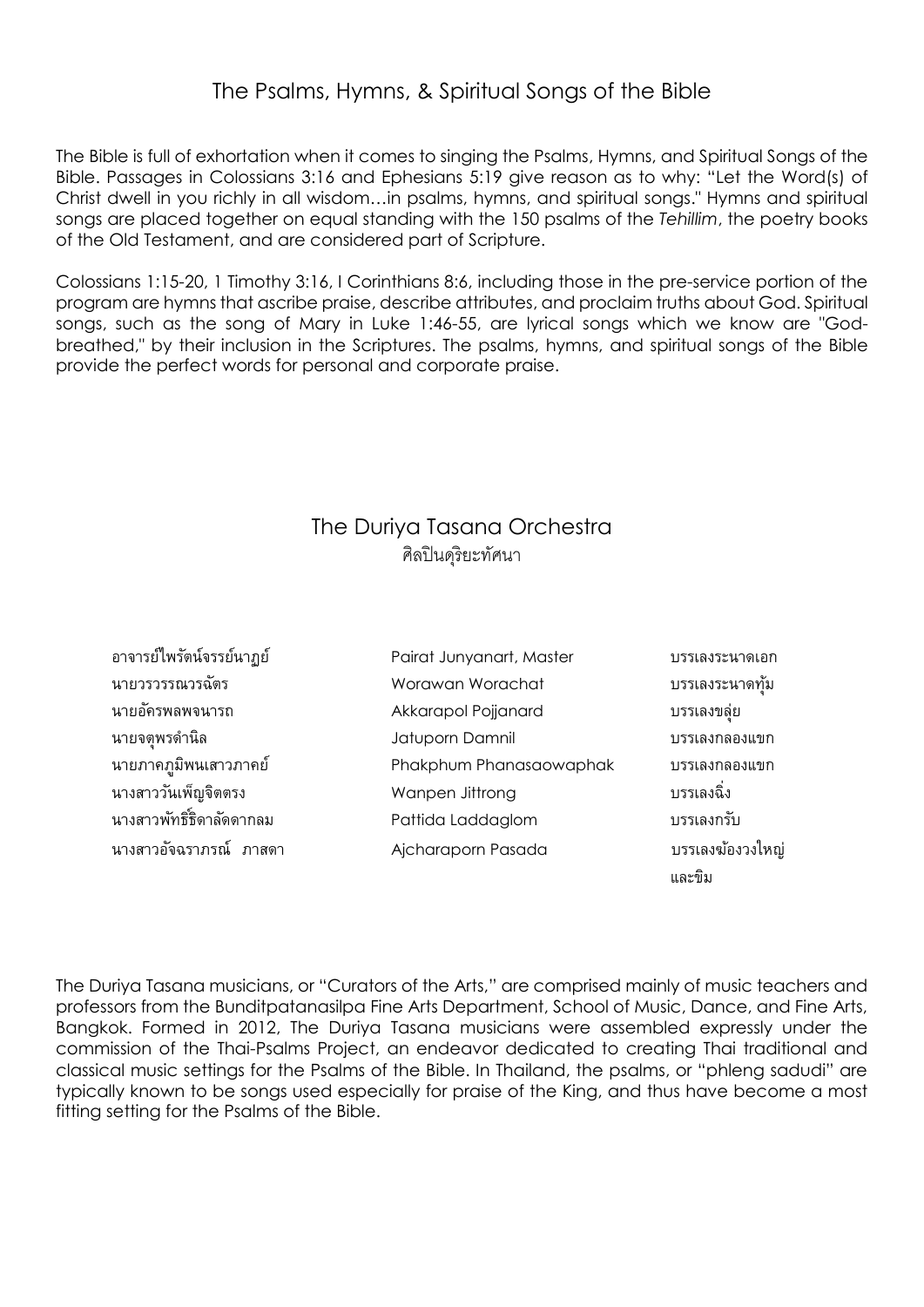#### The Miracle Philharmonic Orchestra Dr. Arnfield P. Cudal

Guest Conductor

| นายธันวินใจเพียร            | Thanwin Jaipain              | Violin 1    |
|-----------------------------|------------------------------|-------------|
| นางสาวน้ำฝนศรีสมบูรณ์       | Namfon Srisomboon            | Violin 1    |
| นางสาวพบภัคงามเจริญ         | Pobpak Ngamcharoen           | Violin 1    |
| นายสุวัฒน์วรศะริน           | Suwat Varasarin              | Violin 2    |
| นางสาวปิยวรรณแก้วใจเพชร     | Piyawan Kaewjaiphet          | Violin 2    |
| นางสาวนุชนารถคีตภัทรวรางกูร | Nunchanart Keytapatrvarangul | Violin 2    |
| นายขจรโกศลสิริพจน์          | Kajorn Kosolsiriphot         | Viola       |
| นางสาวภัสฐิญานามวงษ์        | Pasthiya Namwong             | Viola       |
| นายสุนทรทองประกอบ           | Sunthorn Thongprakob         | Cello       |
| นางสาวชนินทร์วดีชมภูทิพย์   | Chaninvadee Chomputip        | Cello       |
| นายอภิเชษฐติยะภูมิ          | Apichet Tiyapoom             | Double Bass |
| นายนันทวัฒน์วารนิช          | Nuntawat Warnranich          | Horn        |
| นายศศิศจิตรรังสรรค์         | Sasis Jitrangsan             | Trumpet1    |
| นางสาวชนิสราฐิติกรวรชาติ    | Chanisara Thitikornworachat  | Trumpet 2   |
| นายสมเจตน์สุกอร่าม          | Somjate Sukaram              | Trombone    |
| นายภูมิภักดิ์จารุประกร      | Poumpak Charuprakorn         | Tuba        |
| นายวรวิทย์เสวีวัลลภ         | Vorawit Saeweewanlop         | Timpani     |
| นายชัยพรสว่างวรรณ           | Chaiyaporn Sawangwan         | Percussion  |

We are thankful for the Miracle Philharmonic Orchestra, members of the Siam Philharmonic and Bangkok Symphony Orchestras, who are assembled here for this evening's commemoration of PABWE's 50<sup>th</sup> Anniversary.

#### The Celebration Choir

The Celebration Choir is an intra-regional choir consisting of church members from various regions of Thailand. Members come from Chiangmai in the north, Pangnga in the south, and the Akha and Isaan congregations to the northeast. Together with Bangkok churches' choir members, this choir has been organized and assembled under the leadership of Zinnia Z. Du, Choir Director, for this special Anniversary Commemoration.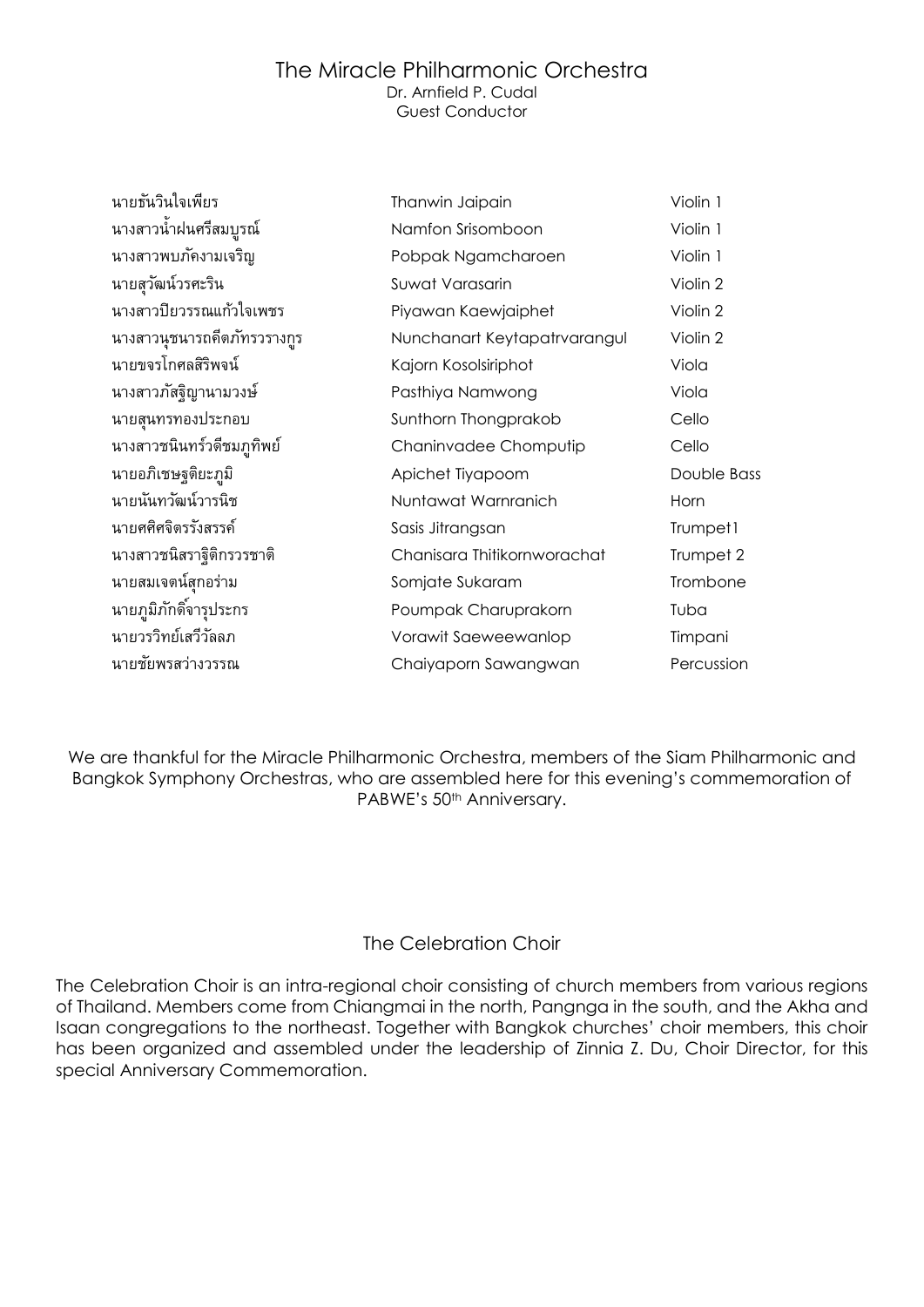## The Celebration Choir

Zinnia Z. Du Choir Director

Salinthorn Meesaengtham Mark Gequillana Rehearsal Accompanists

#### Soprano

| Jirawan Chaisiri             |
|------------------------------|
| Wanaree Boonchard            |
| Vanissa Maridable            |
| AirtipS Sapakhanjamaron      |
| Cheryl Hechanova             |
| Nareekran Sahatayapattarakul |
| Arlene Hechanova             |
| Jena Mae Deferia             |
| Lisa Lebuna                  |
| Sukoma Meesaengtham          |
| Pattareeya Ponza             |
|                              |

Bebing Calambro Melanie Miculob Cherry Lou Lumtayao Wasana Sonsuthi Pattara Mahadthai Meepa Yeaso Florabelle Selorio Marina Cagas Arlene Hechanova Jane H. Sason Claire Hechanova Phebe Lumilang Michelle Garcia Grace Seefeldt Joan Roche Mantua

Lily Ecate **Resa Sausa** Mu Sahatayapattarakul Shatrakarn Bhandukravi Jewel Garcia **Warangkana Mundee** 

Alto

Natchaya Prukamnuay Mongluck Boonsuk Nutcha Werawaithaya Esperanza Patoomrungsee Ladda Salaytoo Sheryl Sausa Nattakan Sahatayapattanakul Lourdes Holmes Stephanie Ecate Kadchaleon Ayi Chutima Sukajintanakarn Grace Siripanadorn Weeranuch Prukamnuay Socorro Acosta Faith Ruiz Esther Grace Sumagaysay Hazel Ludevese Jemima Jardinico Mona Marie Damiles Mannah A. Lumilang

#### Tenor

Charles Holmes **Boonsri Toonsawang** Kamran Bhatti Narit (Doe) Salaytoo Joemarie Caldito Ahlo Yearso Charnsak Sukajintanakarn Wittaya Sapakanjanaporn Liuel Kenaz Selorio FrankieVasquez Mark Gequillana Teerasak Niarundtam Somchai Meesaengtham Supat Ponza Rommel Calambro

#### **Bass**

Filcon David **Reu Sausa** Reu Sausa Bertram Ecate Wake Sahatayapattarakul Pairot Prasantisun Wasan Senakul Peter John Maridable Stephen Calambro John Sumagaysay Reuel Lumilang Muang Chin Sombut Thongsub Melchor Panizales Krit Saeju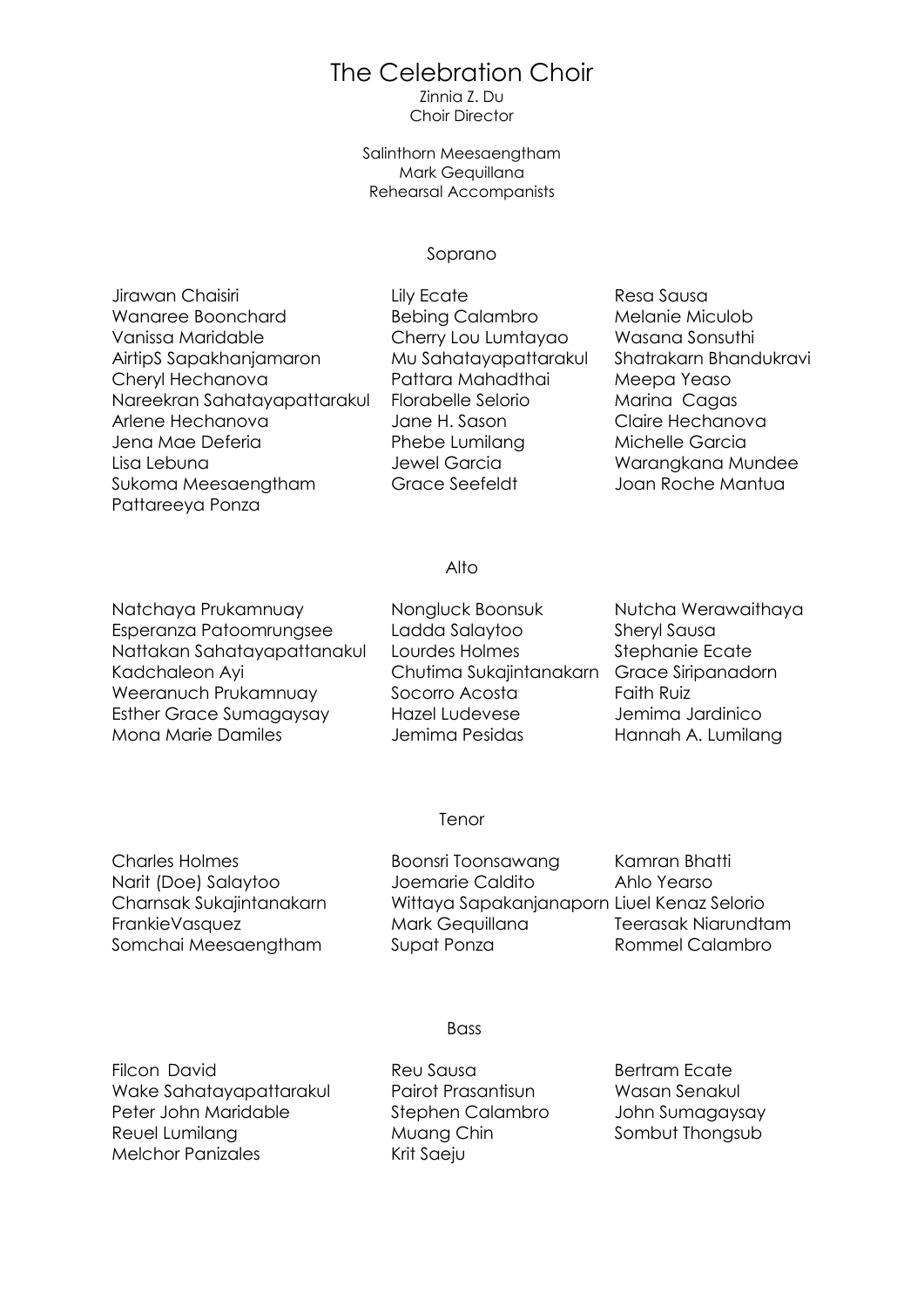#### About Christy Gibson

Christy Gibson, a young Anglo-Dutch woman, has made Thailand her home since she moved here with her parents at the age of six. She is a professional singer and performer who has become a household name in Thailand ever since she launched into the music scene twelve years ago as a singer of *lukthoong* and *moh lum* cultural styles of Thai music. She has had eight very successful albums over the last twelve years, and has appeared as guest singer on a number of other albums as well. She has had the distinct honor of being handpicked to record H.M. the King of Thailand's composition *Glai Roong* for the H.M. Blues album and concert tour honoring H.M. the King of Thailand and his 60 year reign.

She has been called "the face of east-meets-west" and "a Cultural Ambassador." She has a passion for using her talents to bridge cultural divides. Christy performs in concerts throughout the country, both commercially and for a variety of social causes. She has also performed internationally at many cultural events throughout the world, including Laos, Taiwan, Singapore, India, Jordan, England, Switzerland, Germany, and the USA.

Among many other prestigious awards, her album in 2011, *Yah Yohm Pae,* became an anthem of hope for many during the massive floods in Thailand that year, and she received the *Siam Dara Star Award* for the *Greatest Lukthoong Song of 2011.* Christy is one of the founding members of iCare Thailand Foundation and serves as goodwill ambassador and public relations representative. Her music features prominently in charitable projects to assist the underprivileged.

#### About Arnfield P. Cudal

Arnfield P. Cudal, MBA, PhD, Vice President of HARK Ministries, began music studies in Thailand. Arnfield, who considers music a hobby, is a classical pipe-organist, pianist, and church musician, having served as *Director of Music, Concert Series Director,* and *Organist Choirmaster* at various churches throughout the States. He has performed numerous organ recitals including organist at Palm Beach Atlantic University's *An Evening of the Choral Music of John Rutter,* conducted *The Many Moods of Christmas* with the Palm Beach Opera Orchestra, performed as harpsichordist with the *Ray Robinson Chorale's* performance of Handel's *Messiah* and as solo pianist in Gershwin's *Rhapsody in Blue.* Arnfield, son of Richfield & Amelita Cudal, PABWE missionaries to Thailand from 1971-1979, has been invited as *Guest Conductor* for this 50th Anniversary Celebration.

Arnfield, an author for HARK Seminary books and articles, and contributing writer for the 1024 Project.com, is also *Editor* of HARK Publications and *Producer* for HARK Music Publications. Arnfield is professor of Theology, Philosophy, Ethnomusicology, and Christian Apologetics for HARK Seminary and speaks at music and worship conferences throughout the USA and Asia. An investor and proprietor, Arnfield and his wife, Mary, along with their four children, own and operate *Casa Coco Retreats*, a family-run luxury-vacation home business in West Palm Beach, Florida.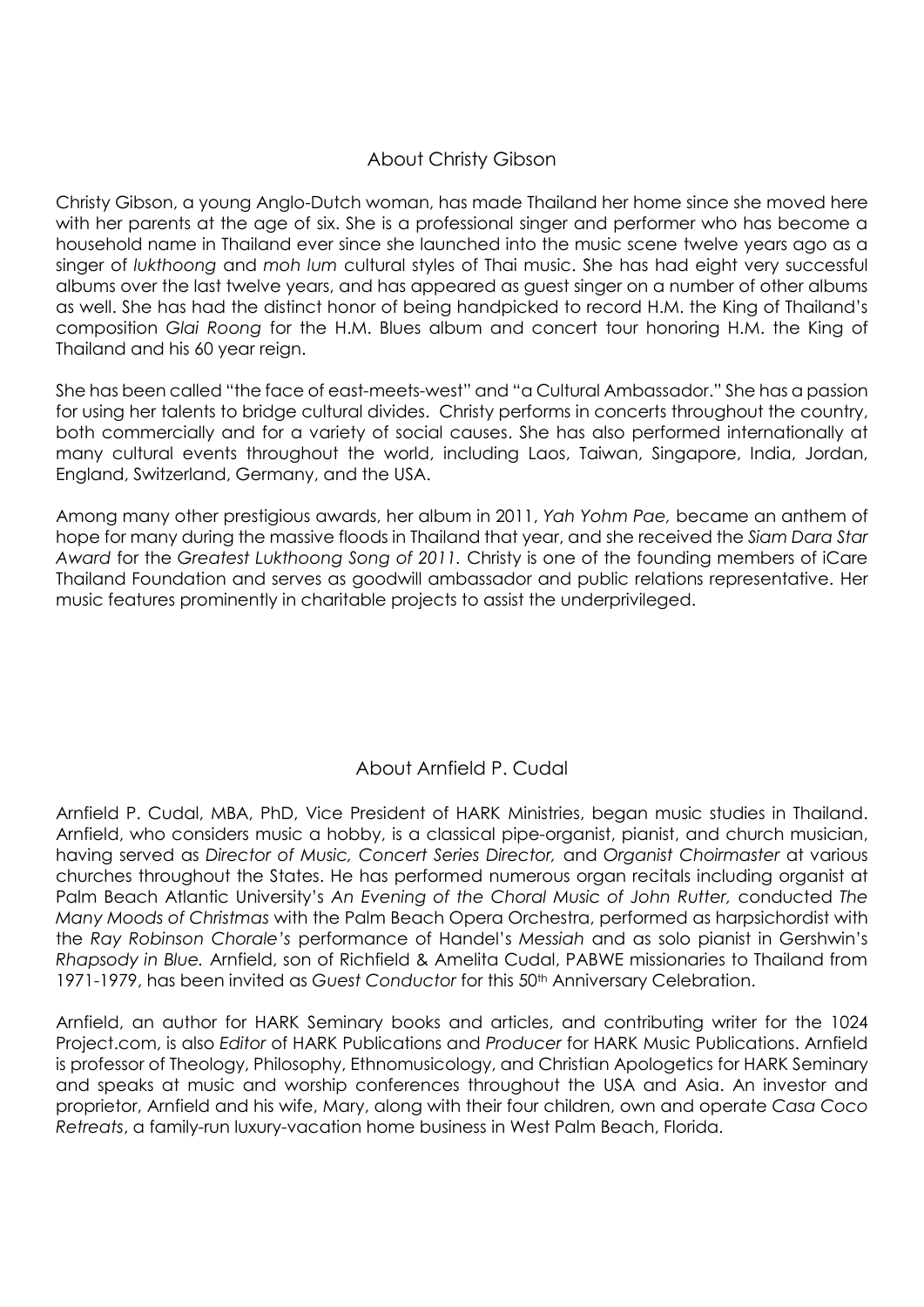